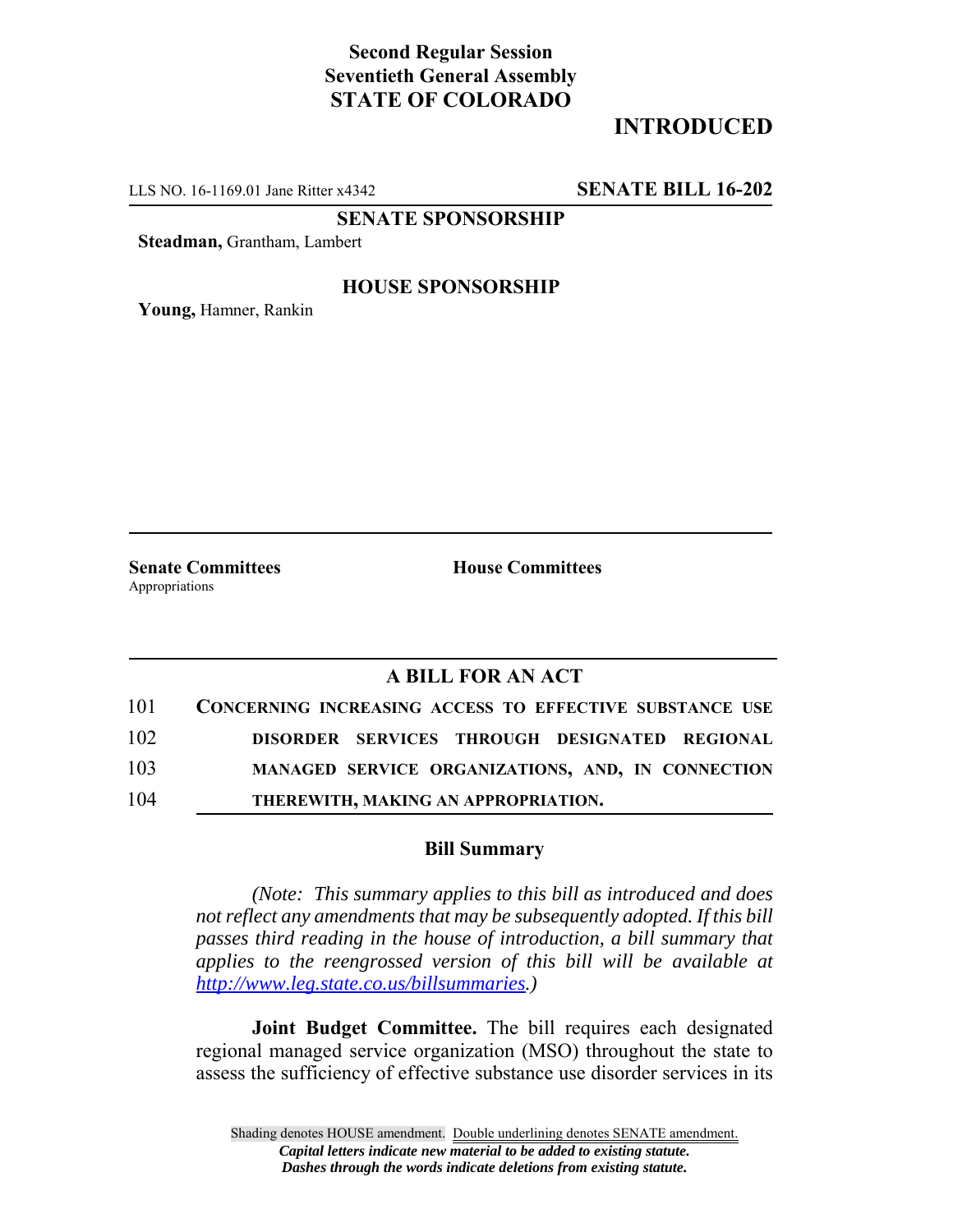geographic region for adolescents ages 17 and younger, young adults ages 18 through 25, pregnant women, women who are postpartum and parenting, and other adults who are in need of such services. Each MSO will provide the department of human services (department) and the department of health care policy and financing with a community action plan to increase access to effective substance use disorder services in its geographic region based on the results of the community assessment. The department shall post the results of the MSO community action plans on its website, as well as provide a summary report of the community action plans to the joint budget committee, the health and human services committee of the senate, and the public health care and human services committee of the house of representatives, or any successor committees.

On July 1, 2016, the department shall disburse to each MSO 60% of the MSO's allocation from the marijuana tax cash fund. The department shall disburse to each MSO the remaining 40% of the MSO's allocation after submission of the MSO's community action plan. Each MSO may use up to 15% of its state fiscal year 2016-17 allocation from the marijuana tax cash fund for the community assessment and related community action plan and the remainder for what is not otherwise covered by public or private insurance. Each MSO may utilize money allocated to it from the marijuana tax cash fund to implement its community action plan and increase access to effective substance use disorder services. On July 1, 2017, and on July 1 each year thereafter, the department shall disburse to each MSO 100% of the MSO's allocation from the marijuana tax cash fund.

For state fiscal year 2016-17, and each state fiscal year thereafter, the department shall allocate money that is annually appropriated from the marijuana tax cash fund to MSOs based on the department's allocation of the federal substance abuse prevention and treatment block grant for specific geographic areas. The department shall modify the allocation methodology as necessary in subsequent fiscal years.

Each MSO shall submit mid-year and annual reports to the department on its activities, use of money, and the impact of its community action plan to increase access to effective substance use disorder services.

The department is directed to contract with an evaluation contractor and to work collaboratively with that entity and the department of health care policy and financing to study the overall effectiveness of intensive residential treatment in the state. Prior to entering into a contract for the evaluation of intensive residential treatment, the department shall seek input from MSOs and residential substance use disorder treatment providers concerning relevant outcome measures.

<sup>1</sup> *Be it enacted by the General Assembly of the State of Colorado:*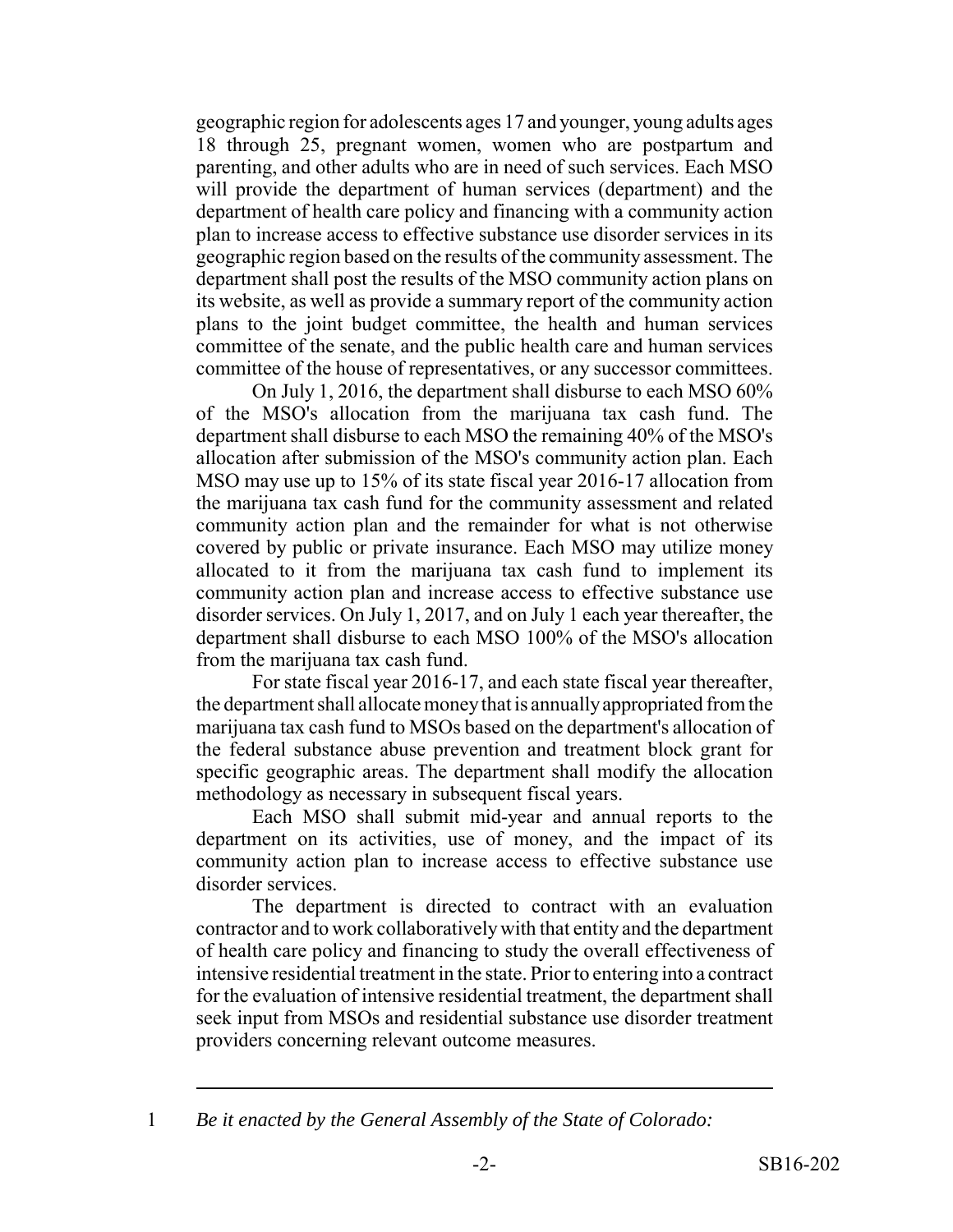**SECTION 1.** In Colorado Revised Statutes, **add** 27-80-107.5 as follows:

 **27-80-107.5. Increasing access to effective substance use disorder services act - managed service organizations - substance use disorder services - assessment - community action plan - allocations - reporting requirements - evaluation.** (1) THE SHORT TITLE OF THIS SECTION IS THE "INCREASING ACCESS TO EFFECTIVE SUBSTANCE USE DISORDER SERVICES ACT".

 (2) ON OR BEFORE FEBRUARY 1, 2017, EACH MANAGED SERVICE ORGANIZATION DESIGNATED PURSUANT TO SECTION 27-80-107 SHALL ASSESS THE SUFFICIENCY OF SUBSTANCE USE DISORDER SERVICES WITHIN ITS GEOGRAPHIC REGION FOR ADOLESCENTS AGES SEVENTEEN AND YOUNGER, YOUNG ADULTS AGES EIGHTEEN THROUGH TWENTY-FIVE, PREGNANT WOMEN, WOMEN WHO ARE POSTPARTUM AND PARENTING, AND OTHER ADULTS WHO ARE IN NEED OF SUCH SERVICES. DURING THE COMMUNITY ASSESSMENT PROCESS, EACH MANAGED SERVICE ORGANIZATION MAY SEEK INPUT AND INFORMATION FROM APPROPRIATE ENTITIES, SUCH AS COMMUNITY MENTAL HEALTH CENTERS, BEHAVIORAL HEALTH ORGANIZATIONS, COUNTY DEPARTMENTS OF HUMAN OR SOCIAL SERVICES, LOCAL PUBLIC HEALTH AGENCIES, SUBSTANCE USE DISORDER TREATMENT PROVIDERS, LAW ENFORCEMENT AGENCIES, PROBATION DEPARTMENTS, AND ORGANIZATIONS THAT SERVE VETERANS OR HOMELESS INDIVIDUALS.THE COMMUNITY ASSESSMENT MUST INCLUDE AN ANALYSIS OF EXISTING FUNDING AND RESOURCES WITHIN THE COMMUNITY TO PROVIDE A CONTINUUM OF SUBSTANCE USE DISORDER SERVICES, INCLUDING PREVENTION, INTERVENTION, TREATMENT, AND RECOVERY SUPPORT SERVICES, FOR ADOLESCENTS AGES SEVENTEEN AND YOUNGER,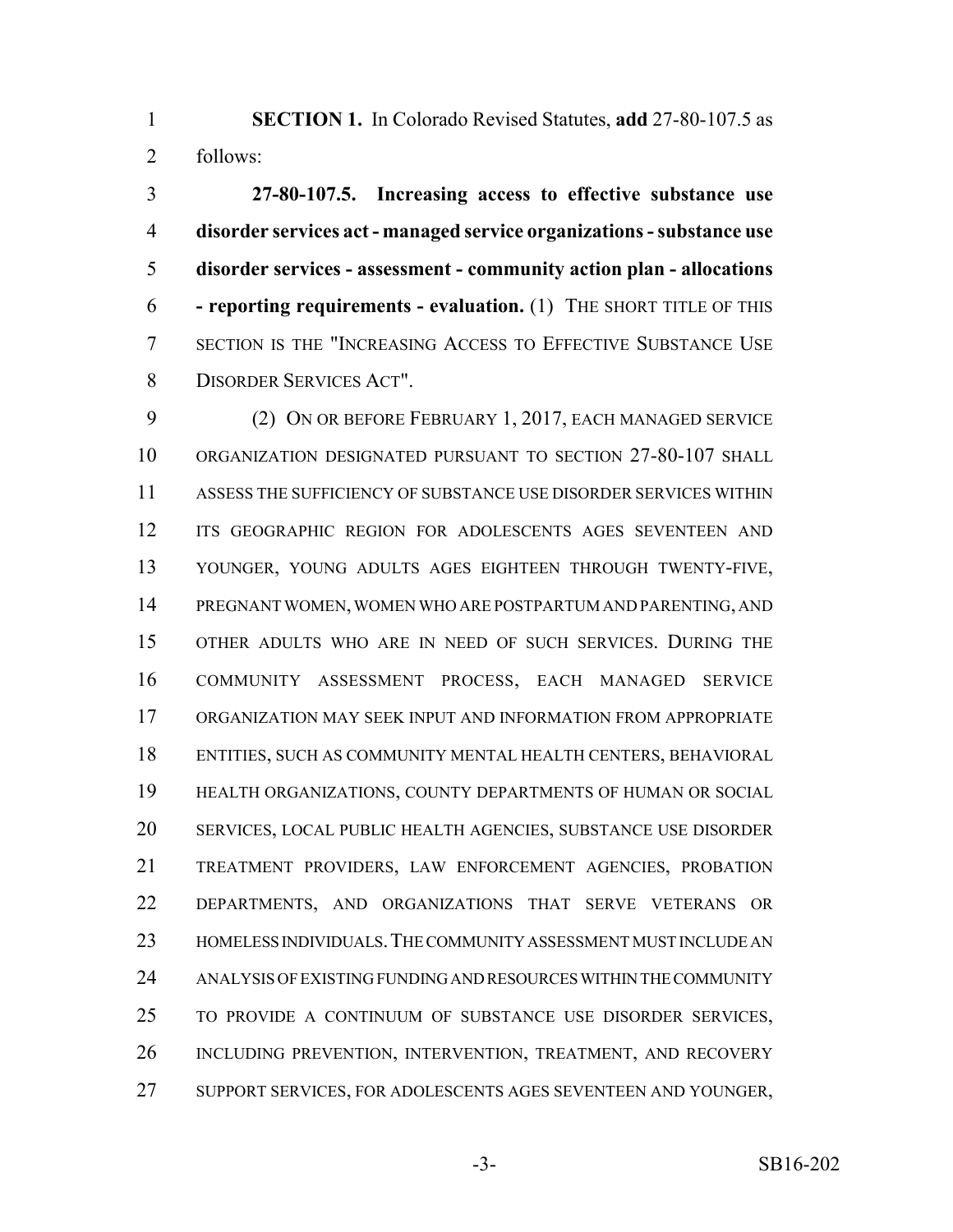YOUNG ADULTS AGES EIGHTEEN THROUGH TWENTY-FIVE, PREGNANT WOMEN, WOMEN WHO ARE POSTPARTUM AND PARENTING, AND OTHER ADULTS WHO ARE IN NEED OF SUCH SERVICES.

 (3) (a) ON OR BEFORE MARCH 1, 2017, EACH MANAGED SERVICE ORGANIZATION THAT HAS COMPLETED A COMMUNITY ASSESSMENT PURSUANT TO SUBSECTION (2) OF THIS SECTION SHALL PREPARE AND SUBMIT IN ELECTRONIC FORMAT TO THE DEPARTMENT AND THE DEPARTMENT OF HEALTH CARE POLICY AND FINANCING A COMMUNITY ACTION PLAN TO INCREASE ACCESS TO EFFECTIVE SUBSTANCE USE DISORDER SERVICES, REFERRED TO IN THIS SECTION AS THE "COMMUNITY ACTION PLAN". THE COMMUNITY ACTION PLAN MUST SUMMARIZE THE RESULTS OF THE COMMUNITY ASSESSMENT AND INCLUDE A DESCRIPTION OF HOW THE MANAGED SERVICE ORGANIZATION WILL UTILIZE ITS ALLOCATION OF FUNDING FROM THE MARIJUANA TAX CASH FUND CREATED IN SECTION 39-28.8-501,C.R.S., TO ADDRESS THE MOST CRITICAL SERVICE GAPS IN EACH GEOGRAPHIC REGION AND A TIMELINE FOR IMPLEMENTATION OF THE COMMUNITY ACTION PLAN.

 (b) ON OR BEFORE MAY 1, 2017, THE DEPARTMENT SHALL POST THE COMMUNITY ACTION PLANS FROM THE MANAGED SERVICE ORGANIZATIONS DEVELOPED PURSUANT TO PARAGRAPH (a) OF THIS 21 SUBSECTION (3) ON ITS WEBSITE. ON OR BEFORE MAY 1, 2017, THE DEPARTMENT SHALL SUBMIT A REPORT SUMMARIZING ALL OF THE COMMUNITY ACTION PLANS RECEIVED FROM THE MANAGED SERVICE ORGANIZATIONS TO THE JOINT BUDGET COMMITTEE, THE HEALTH AND HUMAN SERVICES COMMITTEE OF THE SENATE, AND THE PUBLIC HEALTH CARE AND HUMAN SERVICES COMMITTEE OF THE HOUSE OF REPRESENTATIVES, OR ANY SUCCESSOR COMMITTEES.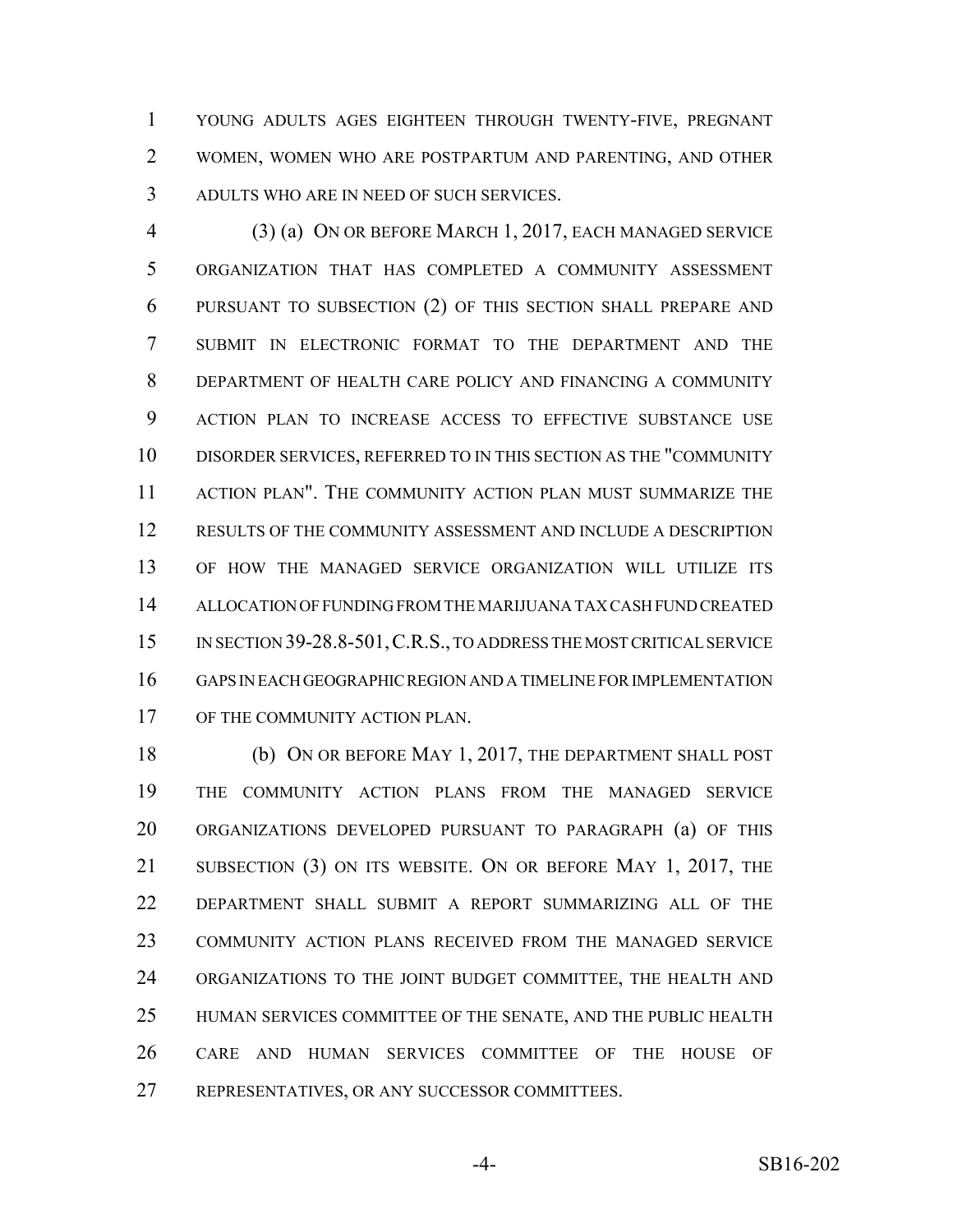(4) (a) ON JULY 1, 2016, THE DEPARTMENT SHALL DISBURSE TO EACH DESIGNATED MANAGED SERVICE ORGANIZATION SIXTY PERCENT OF THE DESIGNATED MANAGED SERVICE ORGANIZATION'S ALLOCATION FROM 4 THE MONEY APPROPRIATED FROM THE MARIJUANA TAX CASH FUND. EACH DESIGNATED MANAGED SERVICE ORGANIZATION THAT CONDUCTS A COMMUNITY ASSESSMENT AND PREPARES A COMMUNITY ACTION PLAN PURSUANT TO SUBSECTION (3) OF THIS SECTION MAY USE UP TO FIFTEEN 8 PERCENT OF ITS STATE FISCAL YEAR 2016-17 ALLOCATION FROM THE MARIJUANA TAX CASH FUND FOR SUCH PURPOSES AND THE REMAINDER FOR SUBSTANCE USE DISORDER SERVICES. THE DEPARTMENT SHALL DISBURSE THE REMAINING FORTY PERCENT OF THE DESIGNATED MANAGED SERVICE ORGANIZATION'S MARIJUANA TAX CASH FUND ALLOCATION TO EACH DESIGNATED MANAGED SERVICE ORGANIZATION AFTER THE SUBMISSION OF ITS COMMUNITY ACTION PLAN.

 (b) ON JULY 1, 2017, AND ON EVERY JULY 1 THEREAFTER, THE DEPARTMENT SHALL DISBURSE TO EACH DESIGNATED MANAGED SERVICE ORGANIZATION ONE HUNDRED PERCENT OF THE DESIGNATED MANAGED SERVICE ORGANIZATION'S ALLOCATION FROM THE MONEY APPROPRIATED FROM THE MARIJUANA TAX CASH FUND.

**(c)** IT IS THE INTENT OF THE GENERAL ASSEMBLY THAT EACH DESIGNATED MANAGED SERVICE ORGANIZATION USE MONEY ALLOCATED TO IT FROM THE MARIJUANA TAX CASH FUND TO COVER EXPENDITURES FOR SUBSTANCE USE DISORDER SERVICES THAT ARE NOT OTHERWISE COVERED BY PUBLIC OR PRIVATE INSURANCE. EXCEPT AS PROVIDED IN PARAGRAPH (a) OF THIS SUBSECTION (4), EACH MANAGED SERVICE ORGANIZATION MAY USE ITS ALLOCATION FROM THE MARIJUANA TAX CASH FUND TO IMPLEMENT ITS COMMUNITY ACTION PLAN AND INCREASE ACCESS TO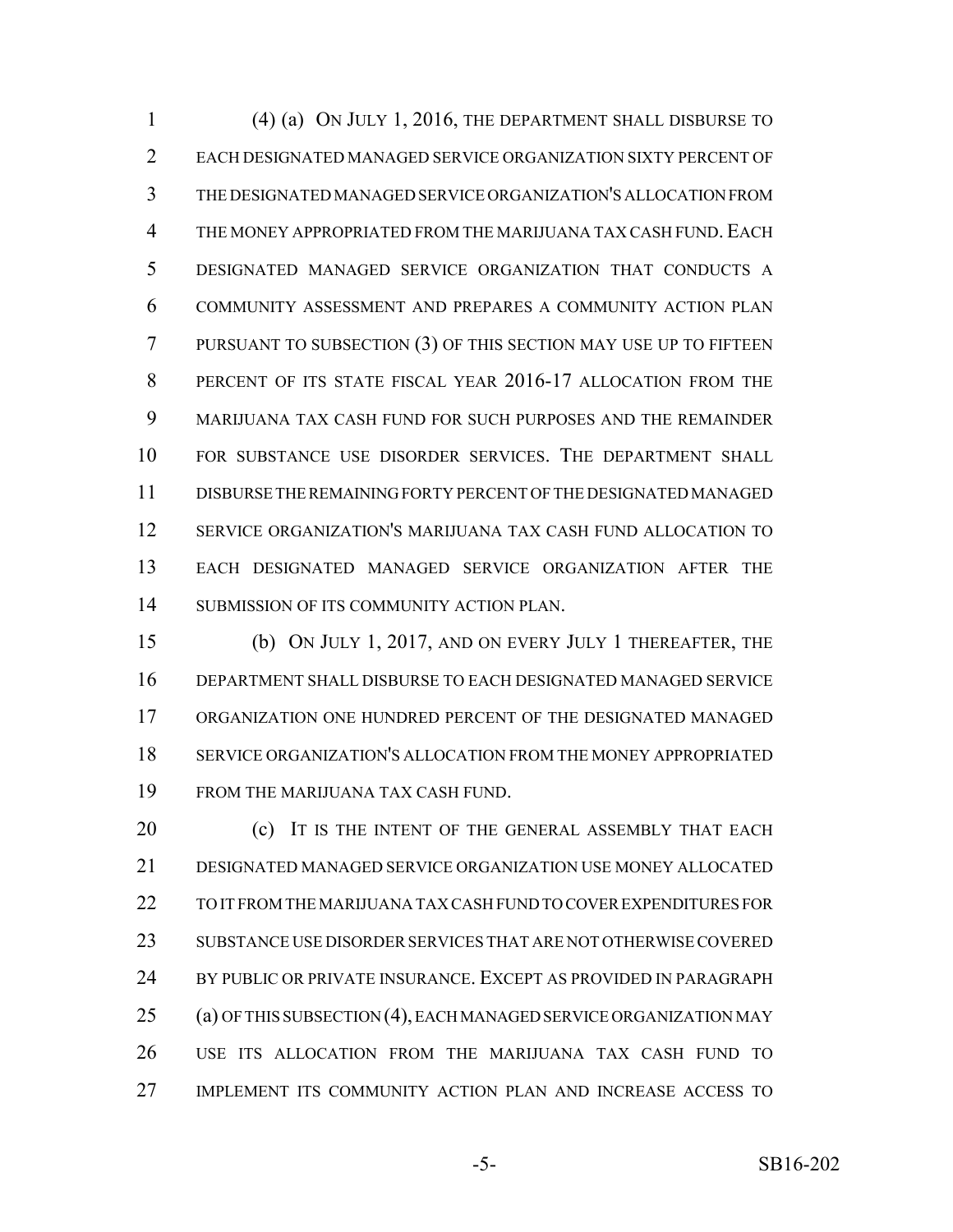SUBSTANCE USE DISORDER SERVICES FOR POPULATIONS IN NEED OF SUCH SERVICES THAT ARE WITHIN ITS GEOGRAPHIC REGION.

 (d) (I) FOR STATE FISCAL YEAR 2016-17, AND EACH STATE FISCAL YEAR THEREAFTER, THE DEPARTMENT SHALL ALLOCATE MONEY THAT IS ANNUALLY APPROPRIATED TO IT FROM THE MARIJUANA TAX CASH FUND TO THE DESIGNATED MANAGED SERVICE ORGANIZATIONS BASED ON THE DEPARTMENT'S ALLOCATION OF THE FEDERAL SUBSTANCE ABUSE PREVENTION AND TREATMENT BLOCK GRANT TO GEOGRAPHICAL AREAS FOR THE SAME STATE FISCAL YEAR.

 (II) FOR STATE FISCAL YEAR 2017-18 AND EACH FISCAL YEAR THEREAFTER, THE DEPARTMENT SHALL MODIFY THE ALLOCATION 12 METHODOLOGY SET FORTH IN SUBPARAGRAPH (I) OF THIS PARAGRAPH (d) IF THE DESIGNATED MANAGED SERVICE ORGANIZATIONS RECOMMEND, BY CONSENSUS, A CHANGE. ANY SUCH RECOMMENDATION MUST BE 15 SUBMITTED TO THE DEPARTMENT BY FEBRUARY 28 PRIOR TO THE STATE FISCAL YEAR IN WHICH THE CHANGE WOULD APPLY.

 (5) (a) ON OR BEFORE SEPTEMBER 1, 2017, AND ON OR BEFORE EACH SEPTEMBER 1 THEREAFTER, EACH DESIGNATED MANAGED SERVICE ORGANIZATION SHALL SUBMIT AN ANNUAL REPORT TO THE DEPARTMENT CONCERNING THE AMOUNT AND PURPOSE OF ACTUAL EXPENDITURES MADE USING MONEY FROM THE MARIJUANA TAX CASH FUND IN THE PREVIOUS STATE FISCAL YEAR. THE REPORT MUST CONTAIN A DESCRIPTION OF THE IMPACT OF THE EXPENDITURES ON ADDRESSING THE NEEDS THAT WERE INITIALLY IDENTIFIED IN THE COMMUNITY ASSESSMENT AND COMMUNITY 25 ACTION PLAN DEVELOPED PURSUANT TO SUBSECTION (3) OF THIS SECTION, AS WELL AS ANY OTHER REQUIREMENTS ESTABLISHED FOR THE CONTENTS 27 OF THE REPORT BY THE DEPARTMENT.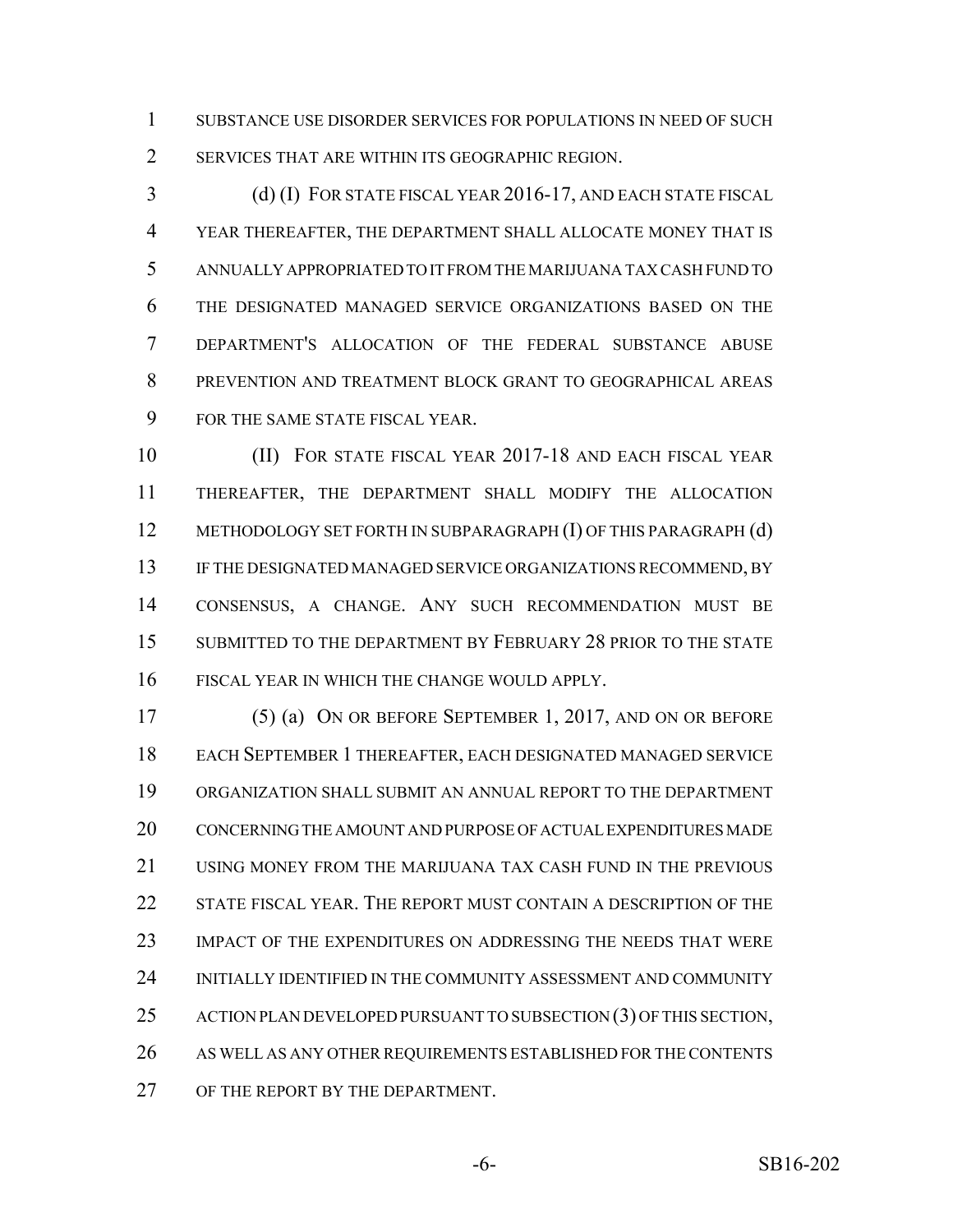(b) ON OR BEFORE FEBRUARY 1, 2017, AND ON OR BEFORE EACH FEBRUARY 1 THEREAFTER, EACH DESIGNATED MANAGED SERVICE ORGANIZATION SHALL SUBMIT TO THE DEPARTMENT A MID-YEAR REPORT CONCERNING ACTUAL EXPENDITURES FROM JULY 1 THROUGH DECEMBER 31.

 (6) (a) ON OR BEFORE NOVEMBER 1, 2016, THE DEPARTMENT SHALL ENTER INTO A CONTRACT WITH AN EVALUATION CONTRACTOR TO STUDY THE EFFECTIVENESS OF INTENSIVE RESIDENTIAL TREATMENT OF SUBSTANCE USE DISORDERS PROVIDED THROUGH MANAGED SERVICE ORGANIZATIONS. THE DEPARTMENT AND THE DEPARTMENT OF HEALTH CARE POLICY AND FINANCING SHALL COLLABORATE WITH THE EVALUATION CONTRACTOR ON THE DESIGN OF THE EVALUATION SO THAT THE DATA AND ANALYSES WILL BE OF MAXIMUM BENEFIT FOR EVALUATING WHETHER THE MEDICAID BEHAVIORAL HEALTH BENEFIT SHOULD BE EXPANDED TO INCLUDE INTENSIVE RESIDENTIAL TREATMENT FOR SUBSTANCE USE DISORDERS.

 (b) PRIOR TO ENTERING INTO A CONTRACT FOR THE EVALUATION OF INTENSIVE RESIDENTIAL TREATMENT OF SUBSTANCE USE DISORDERS PROVIDED THROUGH MANAGED SERVICE ORGANIZATIONS, THE DEPARTMENT SHALL SEEK INPUT FROM MANAGED SERVICE ORGANIZATIONS AND RESIDENTIAL SUBSTANCE USE DISORDER TREATMENT 22 PROVIDERS CONCERNING RELEVANT OUTCOME MEASURES TO BE USED BY 23 THE EVALUATION CONTRACTOR IN THE STUDY.

**(c) ON OR BEFORE FEBRUARY 1, 2019, THE DEPARTMENT SHALL**  SUBMIT A COPY OF THE EVALUATION CONTRACTOR'S FINAL REPORT TO THE JOINT BUDGET COMMITTEE, THE HEALTH AND HUMAN SERVICES COMMITTEE OF THE SENATE, AND THE PUBLIC HEALTH CARE AND HUMAN